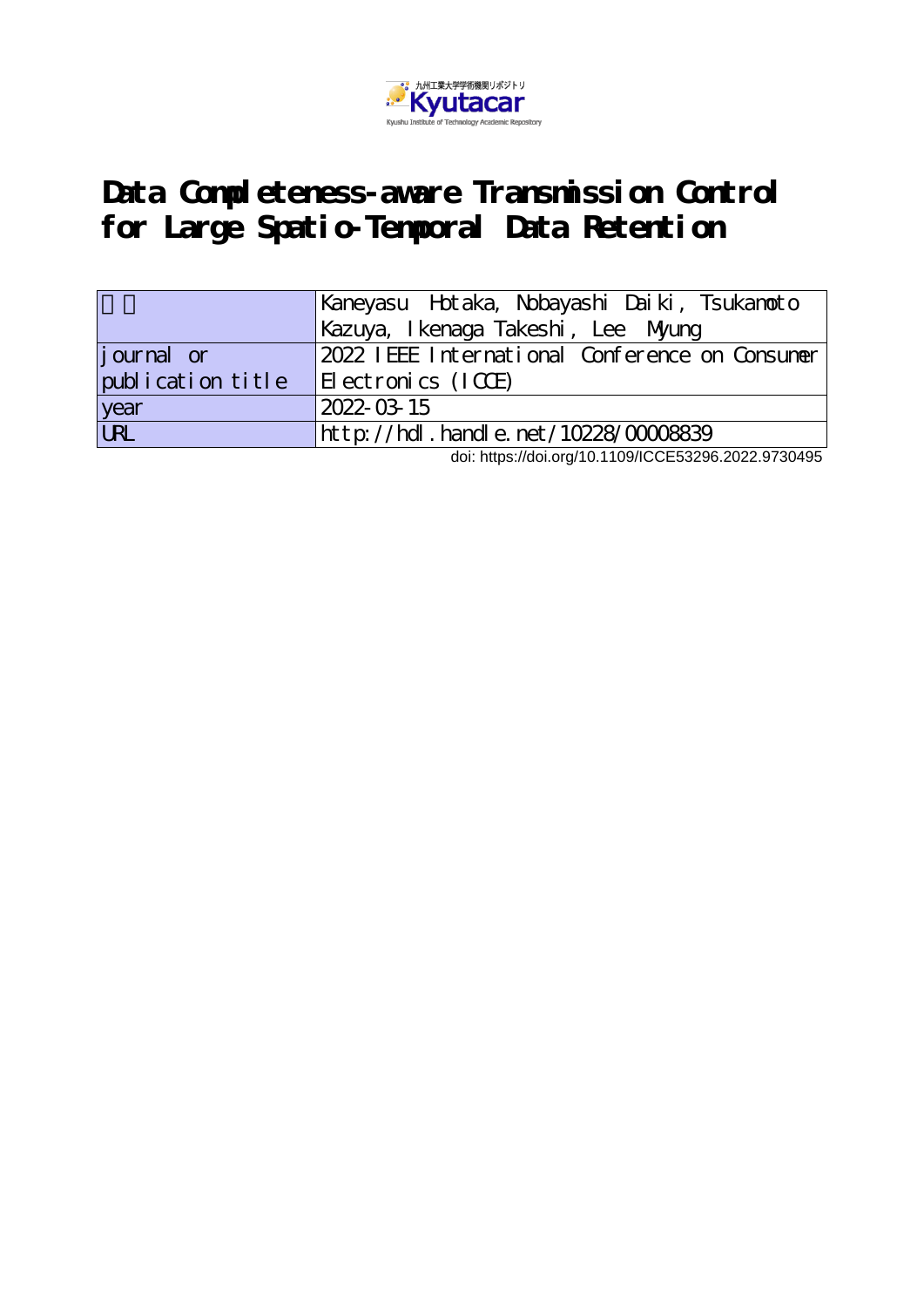# Data Completeness-aware Transmission Control for Large Spatio-Temporal Data Retention

1 st Hotaka Kaneyasu *Graduate School of Engineering Kyushu Institute of Technology* Fukuoka, Japan kaneyasu.hotaka389@mail.kyutech.jp

2 nd Daiki Nobayashi *Department of Electrical and Electronics Engineering Faculty of Engineering, Kyushu Institute of Technology* Fukuoka, Japan nova@ecs.kyutech.ac.jp

3 rd Kazuya Tsukamoto *Department of Computer Science and Networks Faculty of Computer Science and Systems Engineering, Kyushu Institute of Technology* Fukuoka, Japan tsukamoto@csn.kyutech.ac.jp

4<sup>th</sup> Takeshi Ikenaga

*Department of Electrical and Electronics Engineering Faculty of Engineering, Kyushu Institute of Technology* Fukuoka, Japan ike@ecs.kyutech.ac.jp

5<sup>th</sup> Myung Lee *Department of Electrical and Computer Engineering City College of New York* New York, USA

mlee@ccny.cuny.edu

*Abstract*—With the development of IoT technology, various kinds of data are generated by IoT devices. Some of this data contains information on geographical location and time. We refer to such data as spatio-temporal data (STD). Since the "local production and consumption" of STD is effective for locationdependent applications, we have proposed an STD retention system that utilizes vehicles as data sources. STD sources ranges from simple sensory data to large video data. However, since previous methods assumed to retain an STD consisting of only one packet, retention of large STD sources may suffer from frequent packet collisions due to the increase in the number of packet transmissions. In this paper, we propose a data completenessaware transmission control mechanism for large STD retention. Our simulation results showed that the proposed scheme reduces channel collision by suppressing the forwarding of incomplete data, and achieved a nearly 100% coverage rate.

*Index Terms*—Vehicular networks, Local Production and Consumption of Data, Spatio-Temporal Data Retention

#### I. INTRODUCTION

With the development of Internet of Things (IoT) technologies, IoT devices generate various types of data. For most IoT applications, the data is collected on a cloud server on the Internet, analyzed for each application on the cloud server, and then provided to users as a service. According to Cisco Systems, there will be 29.3 billion network devices in 2023, up from 18.4 billion in 2018 [1]. However, operational costs increase because large-scale storage and high-performance CPUs are required for data accumulation and analysis. On the other hand, some data, such as traffic and weather information, is dependent on the location and time at which the data was

generated. We define such data as spatio-temporal data (STD). STD can be used most effectively where and when it is generated. That is, the "local production and local consumption of data" paradigm is especially effective for STDs. However, with current IoT services, as mentioned above, data is aggregated once in the cloud, so it is not possible to take advantage of the features of STD that can be used in a local area. Therefore, a novel network infrastructure is needed to utilize STD directly at the location where it is generated. In recent years, horizontal information spread using V2V communication utilizing vehicular ad hoc networks (VANET) has attracted attention because vehicles will be expected to have a large data storage capacity, high-performance computing resources, short-range wireless communication devices, and high mobility [2] [3].

In prior research, we proposed an STD retention system utilizing VANET as a means to distribute and retain STD directly at a particular location [4] [5]. In the proposed scheme, we defined each vehicle as a regional information hub (InfoHub), distributing and accumulating STD. Such a system allows local production and consumption of data by constraining the STD to a specific area.

STD sources range in size from sensory data to large video traffic. By retaining those STD sources, the STD retention system promotes local information distribution to a greater extent and enhances the utilization of STD. However, previous studies related to STD retention systems assumed that the STD consisting of only one packet is retained regardless of whether the STD is fully contained in one packet or not. Therefore, retention of large STD may suffer from frequent collisions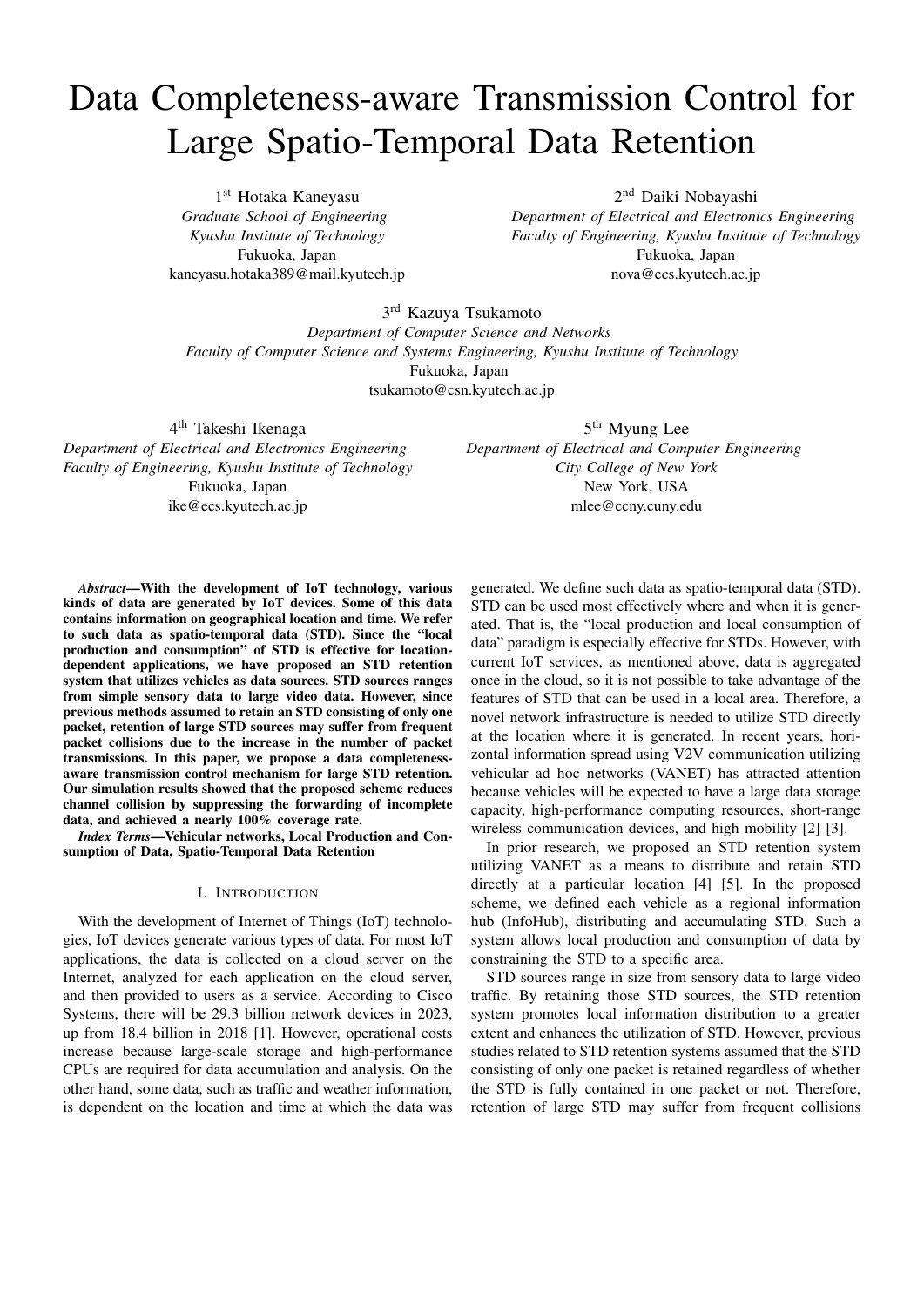of wireless communication channel due to the increase in the number of packet transmissions. As a result, the accessibility of the STD to users of the system may be reduced wireless resources may be consumed unnecessarily.

In this paper, we propose a transmission method that considers the data completeness of large STD. In the proposed method, InfoHub vehicles (hereafter, referred to simply as nodes) do not re-broadcast the STD until all packets constituting the STD are successfully received, thereby ensuring data completeness. By suppressing the transmission of incomplete STD, the proposed method reduces packet collisions and waste of wireless resources. Through simulation-based evaluations, we will demonstrate that our proposed method can retain large STD efficiently.

In related work, Floating Content [6], Locus [7], and Hovering Information [8] have been proposed to maintain data at a specific place using vehicles. In the Floating Content [6] and Locus [7] system, a user must send a query to the vehicle group in order to acquire desired data. Furthermore, data for the query must be searched from moving vehicles and the results sent back to the user using moving vehicles. In [8], it is necessary for a vehicle to transmit continuously its own direction of movement, position, and storage capacity, etc., to nearby vehicles because each vehicle judges the next hop by those information. Therefore, a high overhead for data distribution is a problem with these methods. On the other hand, the STD retention system enables passive data reception by users by spreading, maintaining, and distributing data through efficient broadcasting. [9] [10] investigated the issue of large-capacity data transmission using VANET. [9] proposed the model which shows the characteristic of the maximum amount of information stored in the area for given system parameters in the Floating Content method. In [10], Zhu et al. proposed a method in which multiple vehicles collaboratively download large-capacity data from Road Side Unit (RSU) using network coding technology. However, this method assumes that there are multiple vehicles near the RSU interested in the common large-capacity data and driving in the same direction. Therefore, when there are no RSU nearby or few vehicles in the area, the vehicle cannot acquire largecapacity data. Moreover, the scheme does not consider the data distribution from the vehicle to the user at which the STD retention system aims.

The remainder of this paper is organized as follows. In Section II, we outline our prior approach. In Section III, we describe our proposed transmission method based on data completeness. Section IV provides the simulation model, simulation results, and discussion. Finally, we provide conclusions in Section V.

### II. STD RETENTION SYSTEM

In this section, we describe the assumptions and requirements for the STD retention system. Then, our previous research [5] is outlined, and its limitations are described.



Fig. 1. Coverage rate.



Fig. 2. Regular hexagon type optimal transmission point.

#### *A. Assumptions*

Nodes are equipped with wireless modules based on IEEE802.11p. Each node can specify and obtain location information using a Global Positioning System(GPS) receiver. In addition, all nodes are equipped with the same antenna and have the same transmission power. STD packets include not only data for an application but also parameters for data retention, such as center coordinates, a radius of retention, *R*, and a data transmission interval, *d*. The sender of the STD sets these parameters, and the retention area with radius *R* is formed around the sender. Within the retention area, users of the system can receive STD every *d*.

#### *B. System Requirements*

The goal of the STD retention system is to enable all users in the retention area to acquire STD quickly but passively. Therefore, the whole retention ares is to be within the communication range of the nodes. Furthermore, to deliver STD to users quickly, nodes in the whole retention area must transmit the STD within every data transmission interval, *d*. We define the coverage rate as a performance measure for the STD retention performance in a certain period:

$$
Coverage Rate = \frac{S_{DT}}{S_{TA}} \tag{1}
$$

where  $S_{TA}$  is the size of the retention area and  $S_{DT}$  indicates the size of the total area where a user can obtain STD transmitted from nodes within a data transmission interval,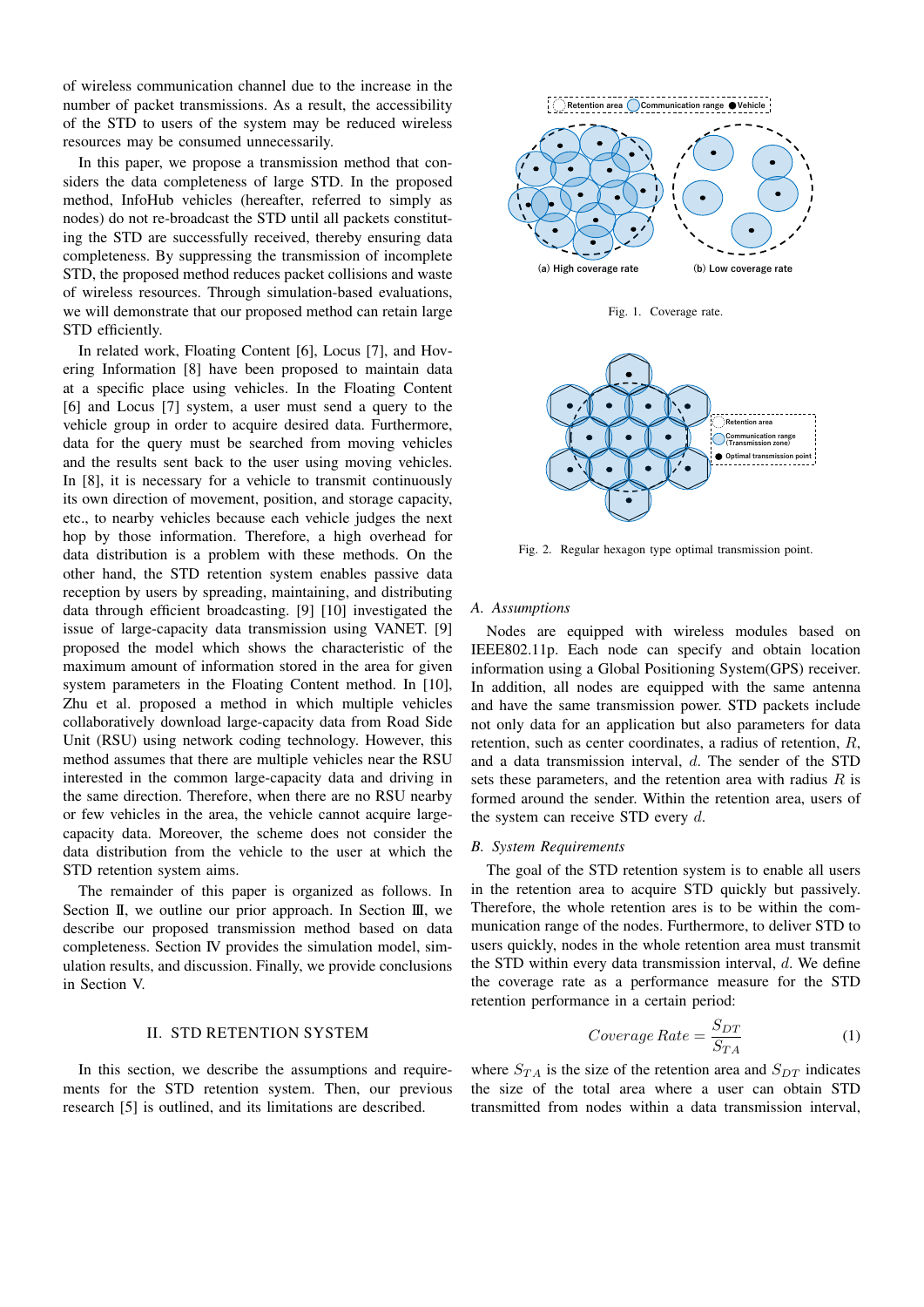

Fig. 3. Completeness-aware transmission control.

*d*. Figure 1 shows an example of coverage. The black dots indicates nodes and the blue circles for the communication range. As shown in Fig. 1(a), a high coverage rate means that users can passively acquire STD anywhere within the retention area. On the other hand, as shown in Fig. 1(b), a low coverage rate means a low probability of acquiring STD in the retention area. Therefore, maintaining a high coverage rate becomes important. However, in an environment with a high nodal density, a large amount of radio interference could occur since multiple nodes transmit STD simultaneously, thereby degrading the STD retention performance. Hence, a desirable system requires maintaining a high coverage rate while also minimizing data transmission as much as possible.

#### *C. Previous Method*

This section describes the transmission controls proposed by the previous method [5]. First, the previous method defined the minimum number of required transmission positions (hereafter referred to as the "optimal transmission point") to cover the whole retention area based on the communication range of nodes. Figure 2 illustrates the optimal transmission point. If each node is located at its optimal transmission point, the number of times the data is transmitted is minimized because the total area of individual nodes' communication range can cover the retention area. However, the node does not necessarily lie at the optimal point because the node is moving. Therefore, the nodes around each point control the transmission of data based on the communication status of the surrounding nodes, which in turn reduces the number of times the data is transmitted while maintaining a high coverage rate. In addition, the previous method achieves effective retention by controlling the data transmission for each node in the transmission zone formed around the optimal transmission point with a communication range as a radius.

Second, in this method, the coverage rate of the transmission zone increases as the data is transmitted from the point close to the optimal transmission point. Therefore, the previous method sets the transmission timing of each node within the transmission zone using the following equation:

Next Transmission Triming = 
$$
\frac{l}{s/2} * d + Current Time
$$
 (2)



Fig. 4. Simulation topology.

TABLE I SIMULATION PARAMETER.

| Parameter                  | Setting               |
|----------------------------|-----------------------|
| Number of nodes            | 200units              |
| Node communication range   | 300 <sub>m</sub>      |
| Node speed                 | 40km/h                |
| Cycle of traffic signal    | 90s                   |
| Retention area radius $R$  | 750m                  |
| Packet size                | 1500Bytes             |
| Data transmission interval | 5s                    |
| STD size                   | 10,20,30,40,50packets |
| Simulation time            | 120s                  |

where *l* is the distance from the optimal transmission point, *s* is the radius of the communication range, and *d* is the transmission interval.

Third, transmission control based on the received signal strength, was proposed to avoid radio interference in a zone. When each node receives data from a node in the same transmission zone, the receiving node determines whether it is necessary to transmit by confirming the received signal strength. The node calculates the distance to the optimal transmission point and calculates the received signal strength in an ideal wireless communication environment at the current position. Next, the node compares the calculated received strength with the strength of the signal that was actually received. When the actual value is higher than the calculated value, the node does not transmit data in the current transmission cycle because the space around the node has sufficient signal strength. On the other hand, if it is lower than the calculated value, the node needs to transmit STD since the propagation environment around the node is poor. Therefore, the node itself transmits and covers the surroundings. Through this control mechanism, the transmission zone can be covered with the minimum number of transmissions, and radio interference is suppressed.

#### *D. Problems of the Previous Method*

The previous method [5] focused on retaining STD consisting of only one packet. On the other hand, it is assumed that the diversity of STD sources will increase, e.g., in image or video format, with the development of IoT technology. Therefore, the STD retention system also needs to correspond to such large STD, constructed with multiple packets. However, retention of large STD causes radio interference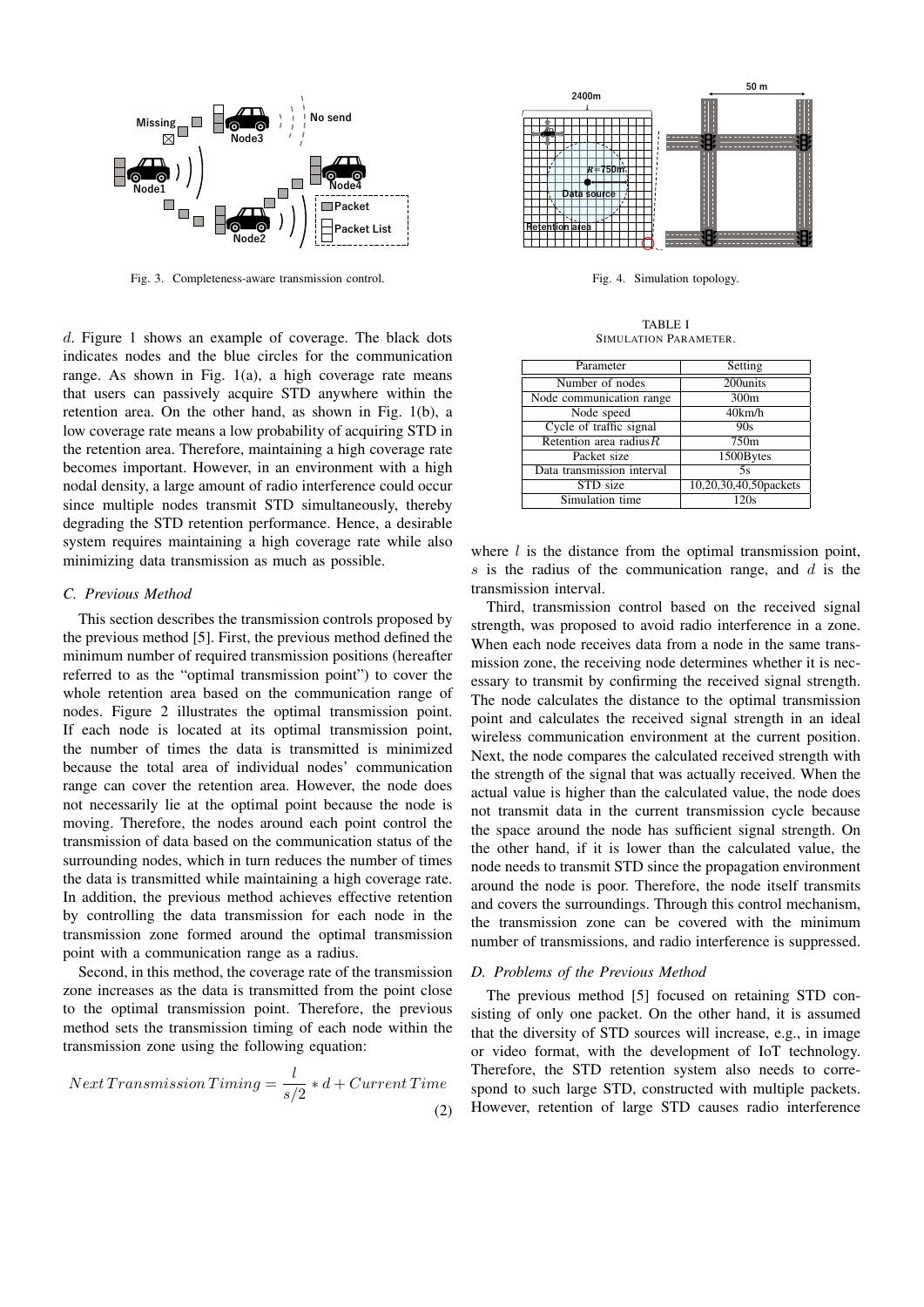

Fig. 5. The number of packet transmissions.



Fig. 6. Coverage rate.

due to increased frequency of transmission. Therefore, some nodes may receive incomplete STD in which a part of packets constituting the STD is missing. In the previous method, since such nodes also broadcast, the radio environment deteriorates more and more. In this paper, we propose a transmission control to broadcast only STD with verified completeness for large STD retention.

#### III. PROPOSED METHOD

In this section, we describe the proposed transmission control mechanism for large STD retention. As in the previous method, the STD sender sets parameters such as the retention area radius, *R*, and the retention area is formed around the sender. Figure 2 shows the optimal transmission point and transmission zone arrangement in the proposed method. Using this arrangement, the proposed method operates the transmission control mechanism based on the previous method.

When nodes retain a large STD constructed from multiple packets in the previous method [5], some nodes may lose some of the forwarding packets due to channel interference. If a node forwards an incomplete STD, the node that receives the STD cannot use it. Therefore, forwarding of incomplete STD leads to the waste of wireless resources and increases redundant packet transmissions in the whole area.

In this study, we propose a data completeness-aware transmission control for large STD retention. In the proposed method, each node prevents redundant STD transmissions based on the completeness of the received STD. First, each



Fig. 7. The number of packet collisions.

packet of a large STD is assumed to contain a sequence number and the number of packets that construct the STD. Next, each node maintains a list of receiving statuses for each packet of the large STD and updates the list whenever receiving a new packet. When the time comes for a node to transmit data, based on the previous method [5], the node controls data transmission according to the state of receiving packets. If the node has all packets for the large STD, it forwards all of them by broadcast.

Figure 3 shows an example of forwarding a large STD constructed from three packets. Node1 forwards three packets, which are sequentially broadcast, and node2 and node3 receive the packets. In this example, node2 receive all three packets, whereas node3 misses the third packet. In such a case, node2 re-broadcasts the three packets at the time of the next transmission by following the previous work. On the other hand, node3 drops the three packets since node3 cannot confirm the completeness of the three packets. As a result, our proposed method decreases channel collision of wireless communication and improves the utilization efficiency of wireless bandwidth by suppressing transmissions of unnecessary STD.

#### IV. PERFORMANCE EVALUATION

In this section, we evaluate the performance of our proposed method using a simulation.

#### *A. Simulation Models*

We evaluate our proposed method using the Veins [11] simulation framework, which implements both the IEEE 802.11p specification and the mobility model for the VANET. The veins can combine the Objective Modular Network Testbed in C++ (OMNeT++) [12] network simulator with the Simulation of Urban MObility (SUMO) road traffic simulator [13]. As shown in Fig. 4, we used a grid-type road model, on which each node runs randomly. The other main simulation parameters are shown in Table I. STD size varies from 10 packets to 50 packets to investigate the impact of large STD retention. Nodes distribute these packets sent from the data source in the retention area by re-broadcast. We compare the performance of the proposed method with the previous method explained above